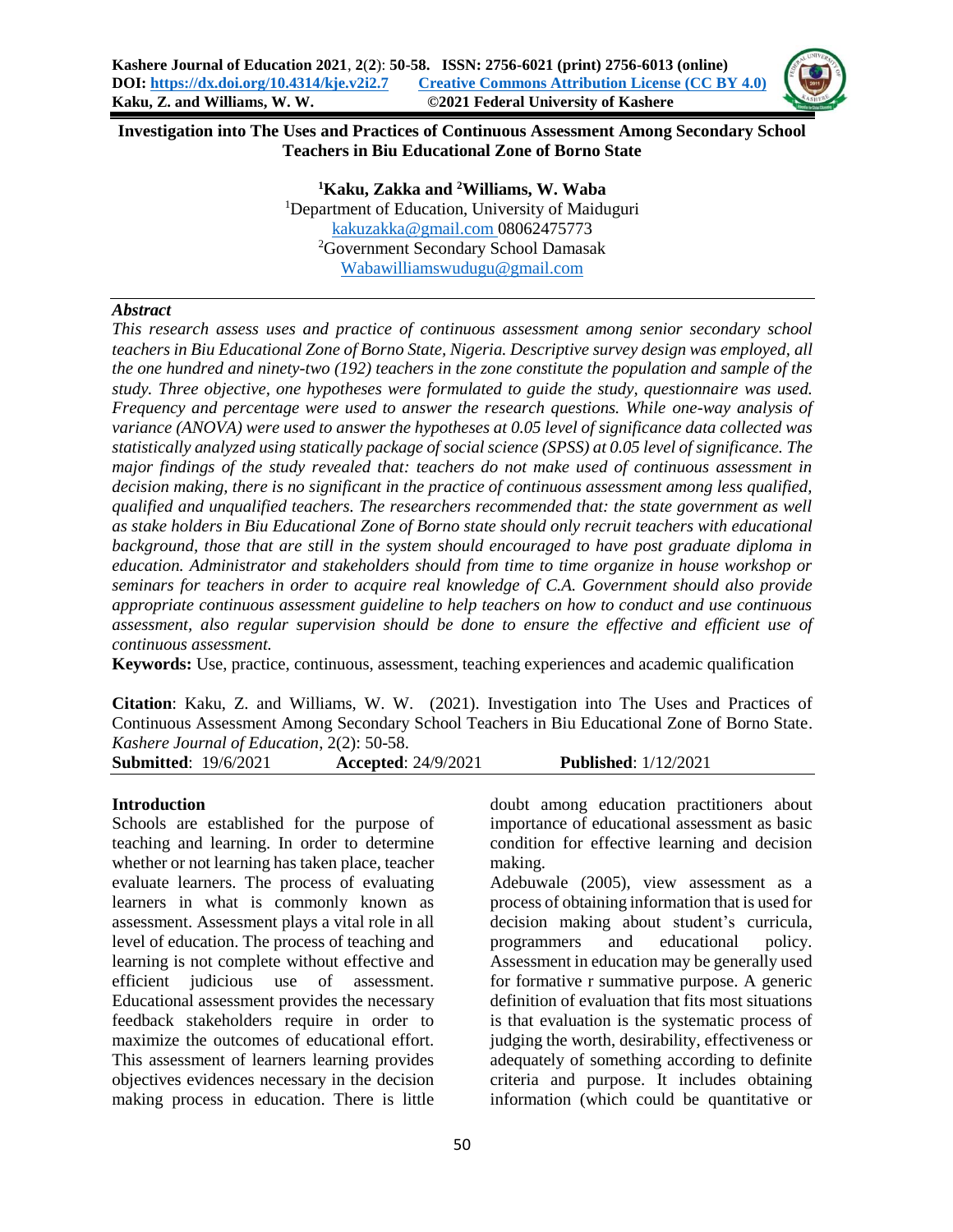

qualitative) for use in judging the worth of a programme, product, procedure, subject (course), curriculum or objective, or objective of the potential utility of alternative, or the approaches designed to attend specified objectives. Thus, evaluation is a process that involves obtaining, generating or providing useful information or data (which could be test score), and taking decision or making value judgments based on these information/data/scores. It is a tool in educational practice for ascertaining whether alternative procedures are equally effective or not in achieving a set of educational goals. It is a system of quality control which can be used at various steps in the teaching learning process to verity, and/or ensure the effectiveness of each person's step. Evaluation reveals how good the performance of a person is when compared to the predetermined goals criteria or standards. The uses and process of evaluation include:

- Appraisal of academic achievement of individual pupil
- Diagnoses of educational programme
- Appraisal of effectiveness educational programme
- Assessment of educational progress of a large population

The process of evaluation includes:

- Prescription of specific values or goals to be achieved
- Securing specific evidence regarding the existence, quality and quality of a condition or process
- Making a judgment in the height of available evidence concerning the extent to which the desire values or goals have been attained.

**Placement Evaluation:** this is concerned with determined learner's entry performance or behavior prior to commencement or furtherance of the teaching learning process. It seeks to determine the knowledge and skills that learners(s) already possess(es) in readiness to commence or benefit from the instructional process. The goal of placement evaluation is to determine the position in the instrumental sequence and the mode of instruction that is most likely to be beneficial to the learners. It seeks to determine the class or programme that best suits the child's aptitude, interest and perhaps aspiration.

## **Formative Evaluation**

Joshua (2018) This is usually undertaken during the process of teaching or programme implementation, and the result of it is used as feedback or input to improve the teaching and learning process or improve the programme implementation. It is used to monitor learning progress during instruction and to provide continuous feedback for the improvement of the instructional process to realize the goals of the process. It provides feedback to the learners, the teacher, the curriculum developer, the sponsor/financer the government that is to decide on the adoptions or otherwise of the programme being implemented, and to all other stakeholder concerned.

## **Diagnostic Evaluation**

This is usually undertaken to unravel any persistent or recurring learning difficulties that are left unresolved by the standard corrective prescription of formative evaluation. It involves the use of specially prepared diagnostic tests as well as some observation techniques and sometimes the services of remedial, psychological or medical specialists to identify typical or underlying problems impeding learning and the necessary therapies to be applied the main aim of diagnostic evaluation is to determine possible causes of learning problems, and to formulate plans for remedial action.

## **Summative Evaluation**

Carr & Miller (2016) This is usually undertaken at the end of instructional process, or end of term/year or end of programme or end of curriculum implementation to prove data for some terminal decisions and value judgments. Is it designed to determine the extent to which the earlier specified objectives of the lesson/course/programme/curriculum have been achieved. The results are used to assign grades to determine mastery, for certification, for promotion/demotion, for adoption/continuation, dropping of the programme/curriculum, for awards. The result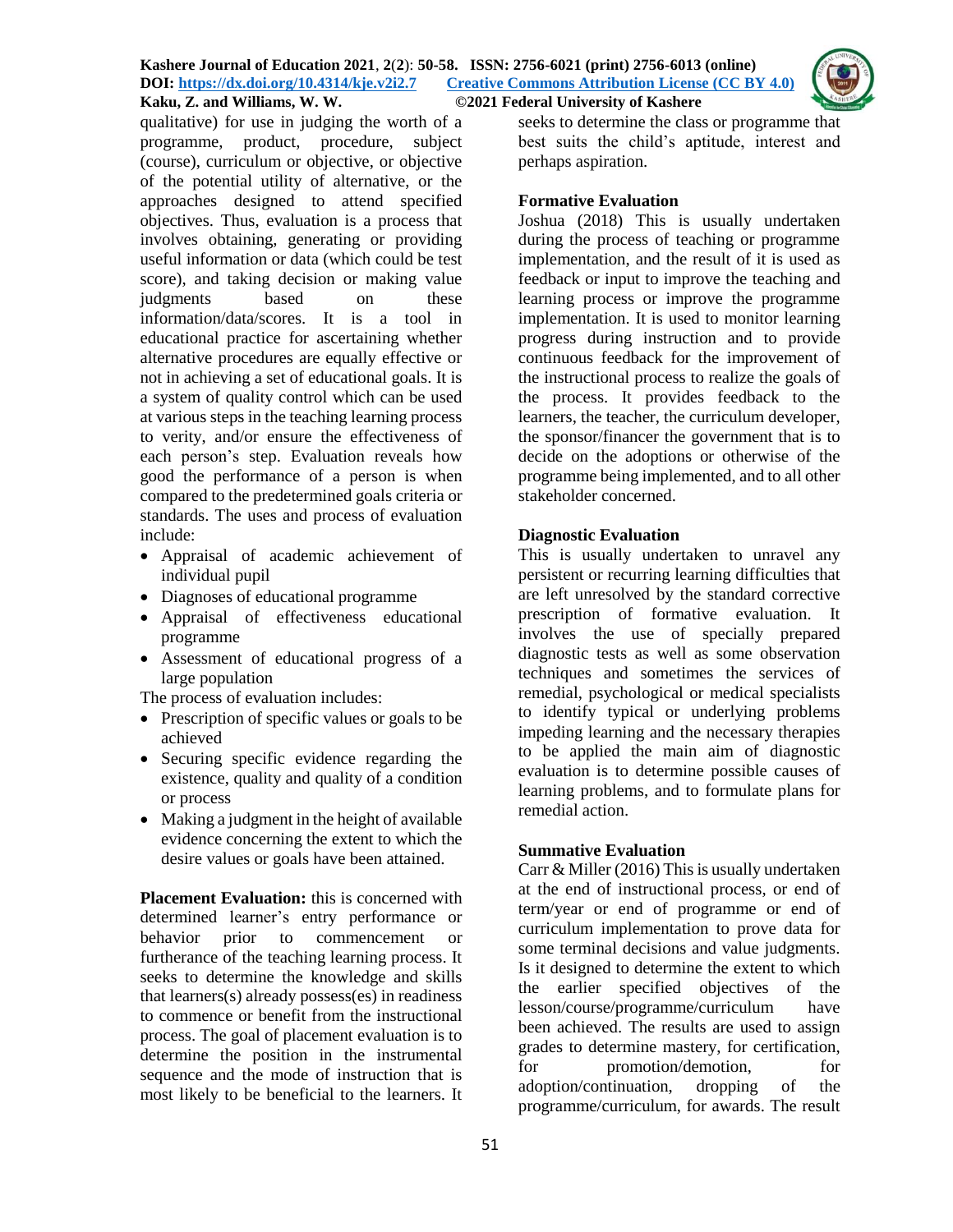

may also be used to judge the appropriateness of the course/programme objectives, the effectiveness of the instruction and the propriety of learning outcomes.

National policy on education (2013) has given more emphasis on the use of continuous assessment as stated that "continuous assessment and school examination shall be on a ratio of 40:60 and shall be used as a basis for achievement from one class to another in both public and private schools." The continuous assessment was introduced based on the deficiency practiced on the traditional system of assessment practiced in the past which concentrated only on the cognitive domain with little or no attempt made to assess the affective a psychomotor domain. This system encourages students to study only during the period of examination.

This is done by the memorization of facts which are forgotten after examination Alufohai & Akinlosolu, (2016).

But after the introduction of continuous assessment of systematic because C.A is planned to suite the age and experience of the students and it is introduced at suitable intervals during the school year the timing saves learners from too frequent assessment. Comprehensiveness continuous assessment since it is not focused cognition alone, but embraces the cognitive psychomotor and affective domains by which a lecturer is assessed as a total entity continuous assessment instrument such as test and non-test techniques. Cumulative characteristics of continuous assessment implies that all information gathered on the individual has to be taken holistically before a decision can be taken while the guidance – oriented nature of continuous assessment meant at information gotten from learners could be used for decision making on their education progress.

## **Empirical Studies**

Alufohai and Akinlosotu (2016) conducted a research to investigate knowledge and attitude of secondary school teachers towards continuous assessment practices in Esan central senatorial District of Edo state, Nigeria. The descriptive research design using the survey method was adopted in this study. 543 teachers

were drawn from the population of 1084 teachers across the district. However, 512 questionnaires were recovered and used for analysis. Mean and standard deviations (S.D) were used to analyze the research questions while the t-test statistics was used to test the hypothesis. Findings showed that the majority of the teachers, perceived continuous assessment practices as a systematic and comprehensive system of evaluation but have in adequate knowledge of its cumulative and guidance oriented characteristics. Results of hypotheses showed that years of experience and teachers' area of specialization are the only significant predictors of teachers' attitude towards CAs as a road map for appropriate guidance and decision making among students. Udeh (2014) conducted research knowledge and use of continuous assessment among teachers' in basic schools of nursing in southeast zone, Nigeria. Descriptive survey was adopted for the study. Using the population 194 teachers in 16 school of nursing South East Zone, the whole population used. Data was collected through the use of questionnaire the instrument was validated by face validity also the reliability of the instrument was established by split half method. The mean and standard deviation were used to answer research questions. ANOVA and t-test were used for testing hypotheses at 0.05 level of significant. Major findings revealed that majority of the teachers have knowledge of continuous assessment most teachers do not use various continuous assessment techniques in carrying out continuous assessment, continuous assessment data is not adequately used in decision making in most schools, there is a significant positive relationship between knowledge and practice of continuous assessment and there is a significant difference in the practice of continuous assessment between teachers with diploma and teachers with University degree. The researcher recommended that more emphasis be placed on the knowledge of the teachers on the use of continuous assessment. The main limitation of the study is great dearth of knowledge and literature in this area.

Ismail (2015) carried out study to evaluate continuous assessment practice among Senior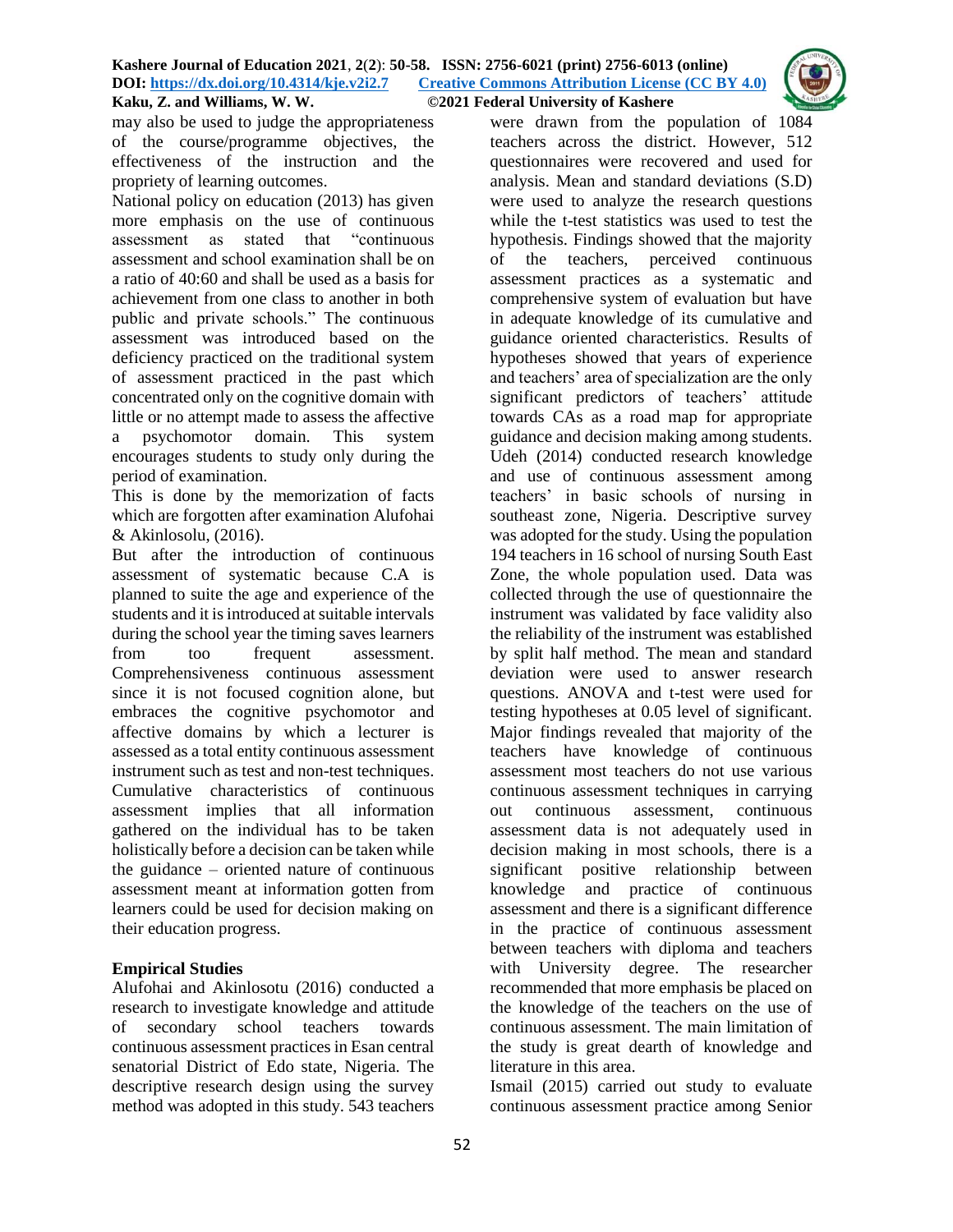

Secondary School teachers in Kano Municipal Zone. Descriptive research design was employed. The population involved 1387 teachers, 306 was used as a sample using cluster sampling technique. Questionnaire was used for the study. It has face and content validation and reliability was established by test-retest. Frequency and percentage as well as chi-square techniques were used to answer the research questions and test the hypotheses. The finding of the study reveal that teachers used only teachers made test, assignment, class work and home work as the tools for continuous assessment. Teachers were aware of the guideline of continuous assessment, teachers at slightly high level of adhere to continuous assessment guide line. Also the findings reveal that there is no significant difference in the practice of continuous assessment by teachers of different qualifications and experience. The following recommendation was offered. More continuous assessment tools should be used in addition to teachers made test, assignment, classwork a homework. Seminars should be organized to all teachers to improve skill, to handle continuous assessment.

Veronica and Micheal (2015) this examined the implication of continuous assessment in Ekiti State Secondary Schools with special interest in Ado Local Government. The population for the study was the whole number of teachers in Ekiti State secondary school and the sample for the study was 160 secondary school teachers who were randomly selected from four secondary schools in Ado-Ekiti. The study used qualitative and quantitative descriptive survey design to collect and analyze the data. The data were collected through the use of questionnaire. The data collected were analyzed through the use of percentage and students t-test using SPSS version 17. Findings of the study revealed that state of continuous assessment were found to negate the definition of the national policy of Education which state that learners should be evaluated in the three (3) domains of educational level. Findings also show there is significant difference in the way and manner the professional and nonprofessional teachers implement continuous assessment in schools. It was recommended that government should organize seminars,

conference and workshop for teachers on the correct implementation of continuous assessment in Secondary schools.

Challenges in the practice oof continuous assessment

Bernard and Emmanuel (2012) conducted a study to investigate the problems of implementing continuous assessment in primary schools in Nigeria. Descriptive survey design was used. The population for the study consisted of a total 548 primary school (grade II) teachers drawn from Niger (243) and Kogi (305) states. Out of the sample from Niger state 130 and 113 subjects were drawn from rural urban school centers. A form of sample from Kogi state, 162 and 143 subjects were drawn from rural and urban environments respectively. Thus, a total of 292 and 256 subjects were randomly selected from rural and urban centers respectively questionnaire was used. The data was analyzed using chi-squares. Findings showed that teachers deliberately set simple C.A. test, some are overloaded with as much as twelve subjects, children cheat to pass C.A. test, no financial or material stationaries support from the government and lack of uniformity of standards in different schools. Recommendations include adequate financial and material support, training for teachers in special subject areas, constant workshop or seminars for teachers. The need for inspectors to go round and ensure that standards are maintained and the need for teachers to be properly remunerated were also mentioned.

# **Research Objectives**

- i. To investigate the extent of using continuous assessment in decision making among secondary school teachers in Biu educational zone.
- ii. To find-out the extent of practicing continuous assessment among secondary school teachers in Biu educational zone.
- iii. To find-out the challenges in the use and practices of continuous assessment among secondary school teachers in Biu educational zone.

## **Research Questions**

i. What is the extent using of continuous assessment in decision making among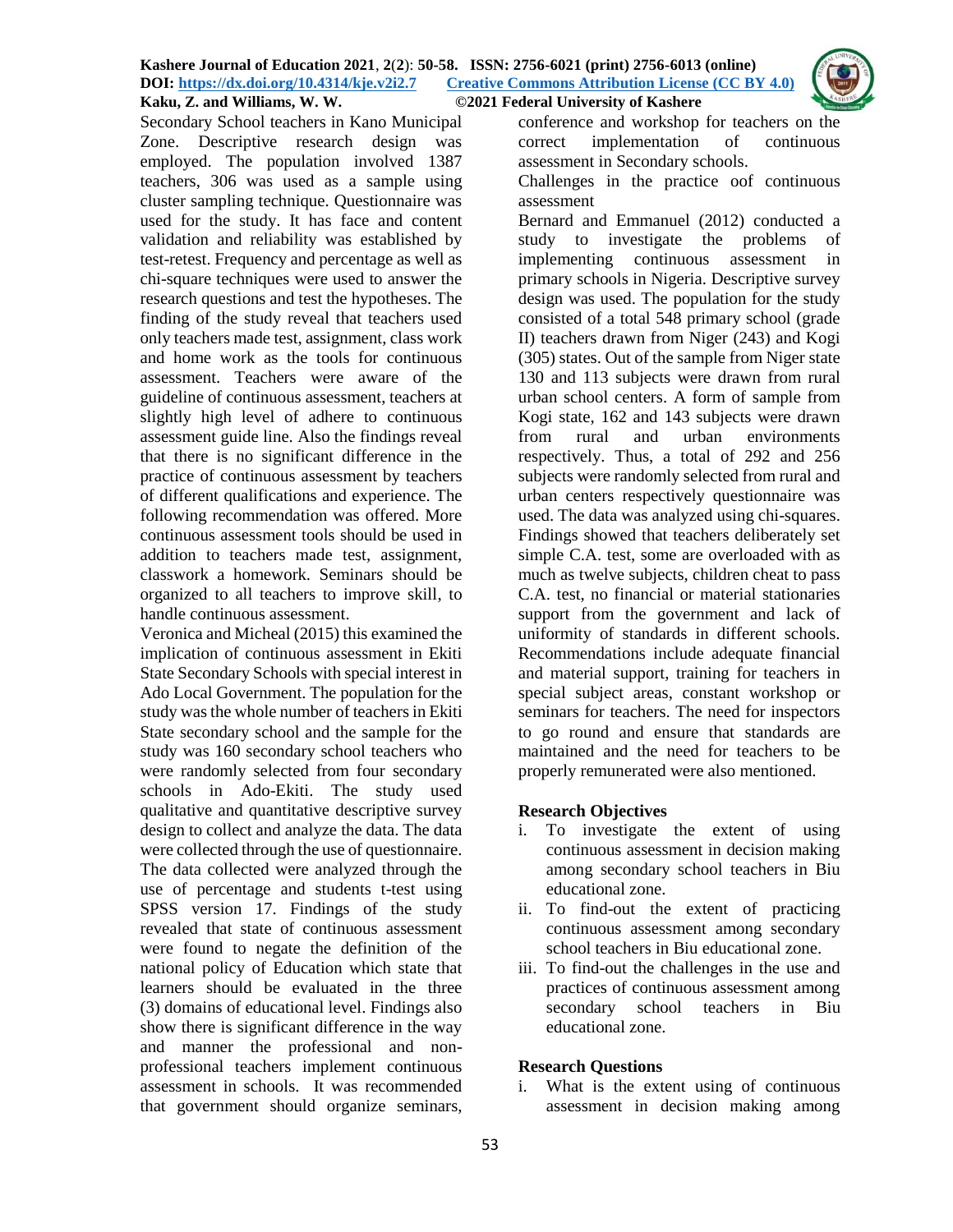

secondary school teachers in Biu Educational Zone?

- ii. What is the extent practicing continuous assessment among secondary school teachers in Biu Educational Zone?
- iii. What is the challenges in the use and practices of continuous assessment among secondary school teachers in Biu Educational Zone?

## **Research Hypothesis**

**HO2:** There is no significant statistical difference in the continuous assessment use mean score among less experienced, experienced and highly experience teachers in Biu Educational zone.

## **Methodology**

This study used descriptive survey design. This design was chosen because it was an attempt to investigate and make judgment on the use and practice of continuous assessment among senior secondary school teachers. Survey research design concerns itself with present research and attempt to determine the current phenomena under investigation. Kothari (2004) stated that the major purpose of descriptive survey is description of the state of affairs as it exists at present by gathering information about the characteristics, actions or opinions of a large group of people.

The whole one hundred and ninety-two teachers in Biu Educational Zone were used as the sample because the population of the teachers is not large enough. This study adapted an instrument from Udeh (2014) title continuous assessment knowledge, practice and Use Scale (CAKPUS) with Cronbach Alpha reliability coefficient of 0.96. the researcher wants to see how effective the instrument is in different environment and senior secondary school since the instrument was used in higher institution. The instrument has two sections A and B. Section A comprises the respondents' demographic characteristics while section B contains items designed to generate data.

There are 39 items presented in the Likert scale ranging from strongly agree five (5) to strongly disagree one (1) the higher the respondent can score is one hundred and ninety-two (192) and the lowest is thirty-nine (39). Knowledge of continuous assessment has fifteen (15) items the highest scores seventy-five (75), use continuous assessment has 8 items the highest score is forty (40), practice of continuous assessment has 9 items the highest score is 45. Lastly challenges face in the practice has seven (7) items the highest score is thirty-five (35).

The researcher ID card was used as evidence to facilitate compliance of participants to the supply of data researcher adapt an instrument tagged knowledge, use and practice of continuous assessment (KUPCA). In order to collect adequate and accurate data and also prevent irregularities the researcher administered the questionnaire by himself. In this study the analysis of the data was done through the use of percentage and frequency count to answer the research questions. The null hypotheses were tested using analysis of covariance (ANOVA).

# **Result**

**Research Question One**; What is the extent using of continuous assessment in decision making among secondary school teachers in Biu Educational Zone?

| Table 1. Bevres of Teachers use of Continuous Assessment |           |                   |  |  |  |  |  |
|----------------------------------------------------------|-----------|-------------------|--|--|--|--|--|
| <b>Score</b>                                             | Frequency | <b>Percentage</b> |  |  |  |  |  |
| High extent                                              | 46        | 53.9%             |  |  |  |  |  |
| Low extent                                               | 50        | 51.1%             |  |  |  |  |  |
| Total                                                    | 96        | 100               |  |  |  |  |  |

|--|

# **Source from the field**

The table above showed the frequency and percentage of teachers' use of continuous assessment. From the table, forty-six (46) representing 47.92% teachers have high extent of continuous use assessment, fifty (50) representing 52.08% teachers have low extent of the use of continuous assessment. Based on this therefore, it was concluded that majority of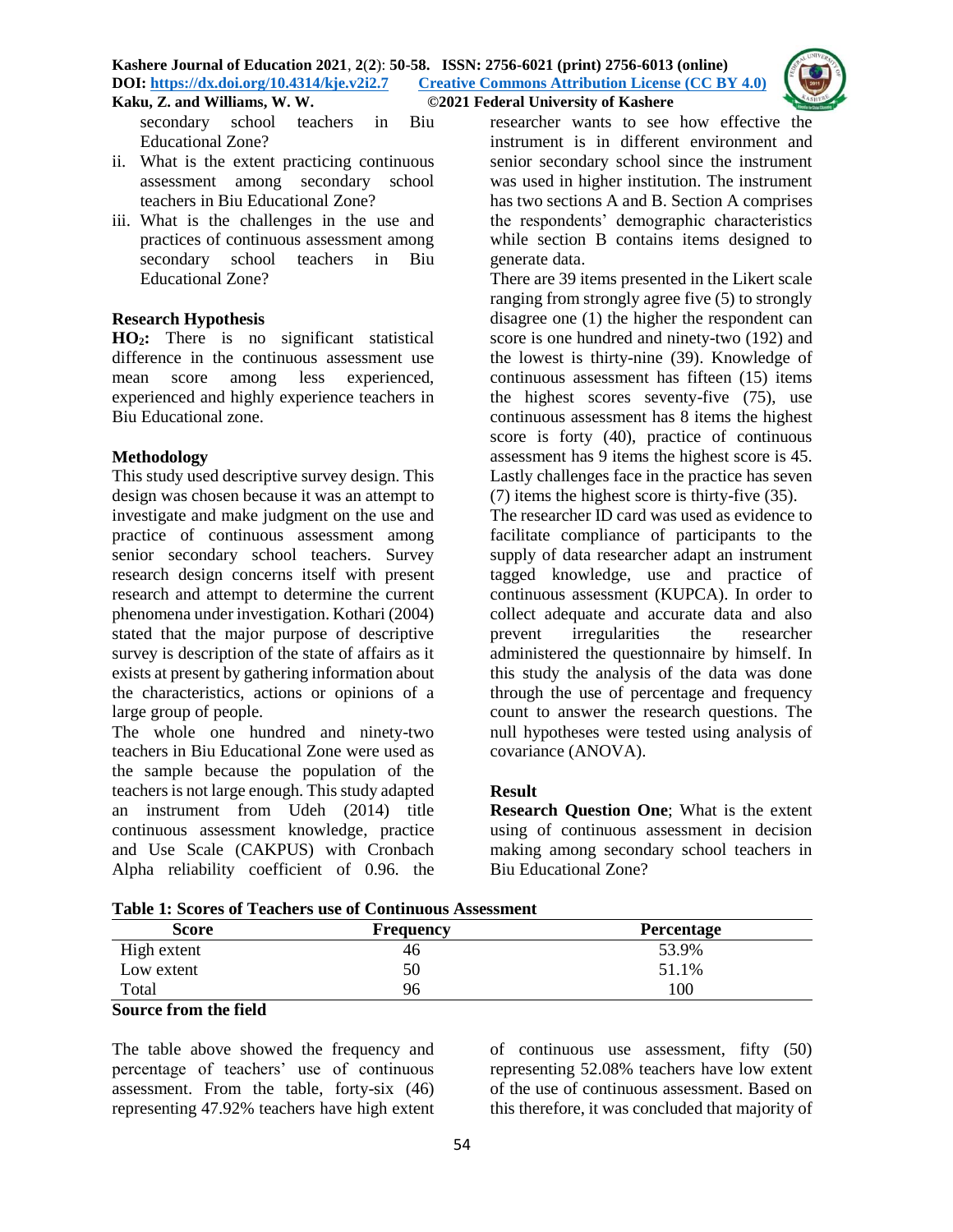

| <b>INGINIA, Z., GIRG</b> VVIIIIGILIS, VV. VV. |  |  |  |  |  |  |  |  |
|-----------------------------------------------|--|--|--|--|--|--|--|--|
| teachers have low extent in the used of       |  |  |  |  |  |  |  |  |
| continuous assessment.                        |  |  |  |  |  |  |  |  |

|  | Table 2: Analysis of variance of teachers use of continuous assessment by working experience |  |
|--|----------------------------------------------------------------------------------------------|--|
|  |                                                                                              |  |

| <b>Result</b>                                          | Sum of         | DF | <b>Mean Square</b> | <b>F-cal</b> | Sig. |  |
|--------------------------------------------------------|----------------|----|--------------------|--------------|------|--|
|                                                        | <b>Squares</b> |    |                    |              |      |  |
| <b>Between Groups</b>                                  | 29.225         |    | 14.612             | .613         | .544 |  |
| Within Groups                                          | 2216.109       | 93 | 23.829             |              |      |  |
| <b>Total</b>                                           | 2245.333       | 95 |                    |              |      |  |
| $\sim$<br>$\sim$<br>$\sim$ $\sim$ $\sim$ $\sim$ $\sim$ | .              |    |                    |              |      |  |

#### **Source from the field**

Table 2 above shows analysis of variance of teachers' use of continuous assessment by working experience. From the table the p-Value of 0.544 is greater than alpha level of 0.05 of significance with degree of freedom 95. Thus, the null hypothesis, which stated that there is no significant difference in the use of continuous assessment among experienced, less experienced and highly experience teachers, is therefore, accepted, meaning that, there is no

significant difference in the use of continuous assessment among less experience, experienced and highly experience teachers in Biu Educational zone.

**Research question two:** What is the extent practicing continuous assessment among secondary school teachers in Biu Educational Zone?

|  | <b>Table 3: Scores of Teachers Practice of Continuous Assessment</b> |  |  |
|--|----------------------------------------------------------------------|--|--|
|--|----------------------------------------------------------------------|--|--|

| <b>Score</b> | Frequency | Percentage |
|--------------|-----------|------------|
| High extent  | 41        | 42.7%      |
| Low extent   | 55        | 53.3%      |
| Total        | 96        | 100        |

#### **Source from the field**

Table 3 above showed the frequency and percentage of teachers practice of continuous assessment. From the table, forty-one (41) representing 42.271% teachers have high extent of practice of continuous assessment, fifty-five (55) representing 42.71% teachers have low extent of the practice of continuous assessment. Based on this therefore, it was

concluded that majority of teachers' do not have high extent in the practice of continuous assessment.

**Research Question three:** What is the challenges in the use and practices of continuous assessment among secondary school teachers in Biu Educational Zone?

|  |  |  |  |  |  | Table 4: Score of challenges face by teachers in the use of continuous assessment |
|--|--|--|--|--|--|-----------------------------------------------------------------------------------|
|  |  |  |  |  |  |                                                                                   |

| <b>Score</b> | <b>Frequency</b> | <b>Percentage</b> |
|--------------|------------------|-------------------|
| High extent  | 43               | 45.8%             |
| Low extent   | 53               | 55.2%             |
| Total        | 96               | 100               |

## **Source from the field**

Table 4 above showed the frequency and percentage of teacher's challenge in the use of continuous assessment. From the table, fortythree (43) representing 45.80 teachers have low extent of challenges face in the practice of continuous assessment, fifty-three (53) representing 55.20% teachers have high extent of challenges in the use of continuous assessment. Based on this therefore, it was concluded that majority of teachers have low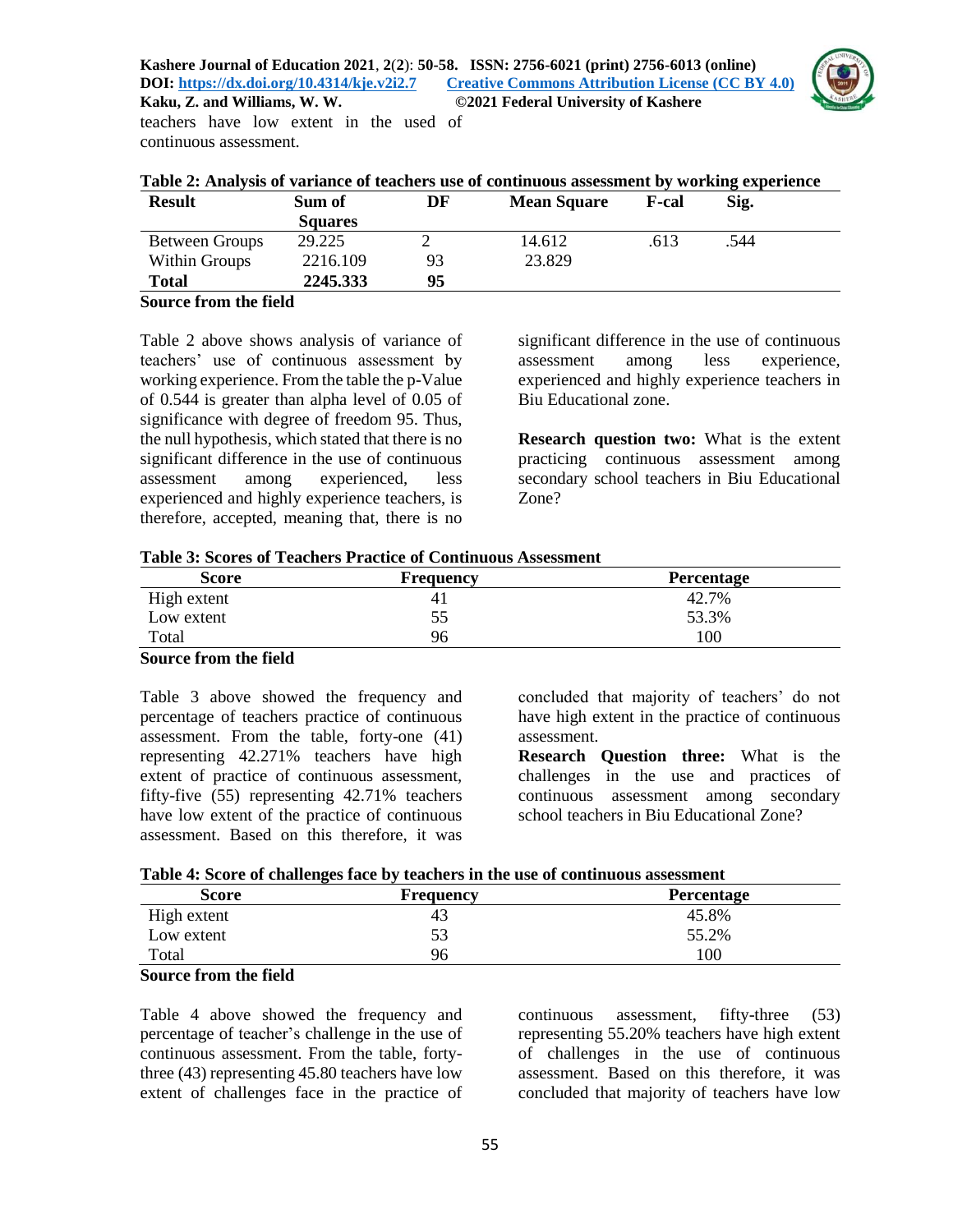

extent in the challenge face in the practice f continuous assessment.

### **Findings**

- 1. A significant percentage of (52.08%) of teachers have low extent of the use of continuous assessment in decision making. It means that significant portion of the teachers do no makes used of continuous assessment in decision making
- 2. A significant percentage 57.92% teachers have low extent of the continuous assessment as stipulated in national policy on education
- 3. Also, about 45.80% of teachers have low extent of the challenges face in the practice of continuous assessment

## **Discussion**

The study investigates use and practice of continuous assessment among senior secondary school teachers in Biu Educational Zone. The finding reveals that 53.13% teachers have knowledge of continuous assessment.

The finding agrees with Udeh (2014) who concluded research knowledge and use of continuous assessment among teachers in basic schools of nursing Southeast Zone, Nigeria. His finding reveals that majority of the teachers have knowledge of continuous assessment. Also agrees with Ajayi (2011) finding indicates a high level of knowledge of continuous assessment among the primary school teachers. The study disagrees with Clement and Ayibatunde (2014) examined the causes of the science teachers' indifference to the implementation of continuous assessment in secondary schools in Rivers state. Finding reveals that many science teachers are not professionally qualified and as such lack the skills to construct and administer CA test in secondary school. The research also disagrees with Alufohai and Akinlosotu (2016) who conducted a research to investigate knowledge and attitude of secondary school teachers towards continuous assessment practices in Esan central senatorial district of Edo state, Nigeria. Findings showed that majority of the teachers, perceived CA practices as a systematic and comprehensive system of evaluation but have adequate knowledge of its

56

cumulative and guidance-oriented characteristics. In different finding with Amenu (2012) his finding reveals most teachers had incomplete understanding about continuous assessment in that they concentrated on summative components of assessment. The difference may be due to the variation in sample size and the location of the studies.

The finding indicates (52.08%) teachers do make use continuous assessment as stipulated in the national policy on Education. The finding agrees with the finding Udeh (2014) which reveal most teachers do not use various continuous assessment techniques in carrying out continuous assessment, continuous assessment data is not adequately used in decision making in most schools. This also agrees with Ismail (2015) carried out study to evaluate continuous assessment practice among senior secondary school teachers in Kano municipal Zone. the finding of the study reveals teachers used only teachers made test, assignment, class work and home work as the tools for continuous assessment. In the same line with Sa'ad (2010), conducted research on an evaluation of continuous assessment practice and conduct in Taraba State Secondary School, the research revealed that teachers do not use continuous assessment scores to guide their students in various subjects and also they use only tests and assignment as instrument to conduct the continuous assessment in their school. This finding disagrees with the finding of the findings of the study revealed that: Numerous continuous assessment strategies (i.e. the written test, recap exercises, take-home assignment, check list, observation, presentation and projects) were being used. The difference may be due to the location of the study.

The finding shows (57.92%) teachers have low extent of the practice continuous assessment. The finding agrees with Alufohai and Akilosotu (2016) Results also showed also showed that teachers' attitude towards C.A practices was negatively skewed in the same finding with Osadebe (2015) and Amenu (2012) The result showed that low extent of teachers' practice of continuous assessment in line with the education policy was low also the finding dis-agree with Ajayi (2011) The result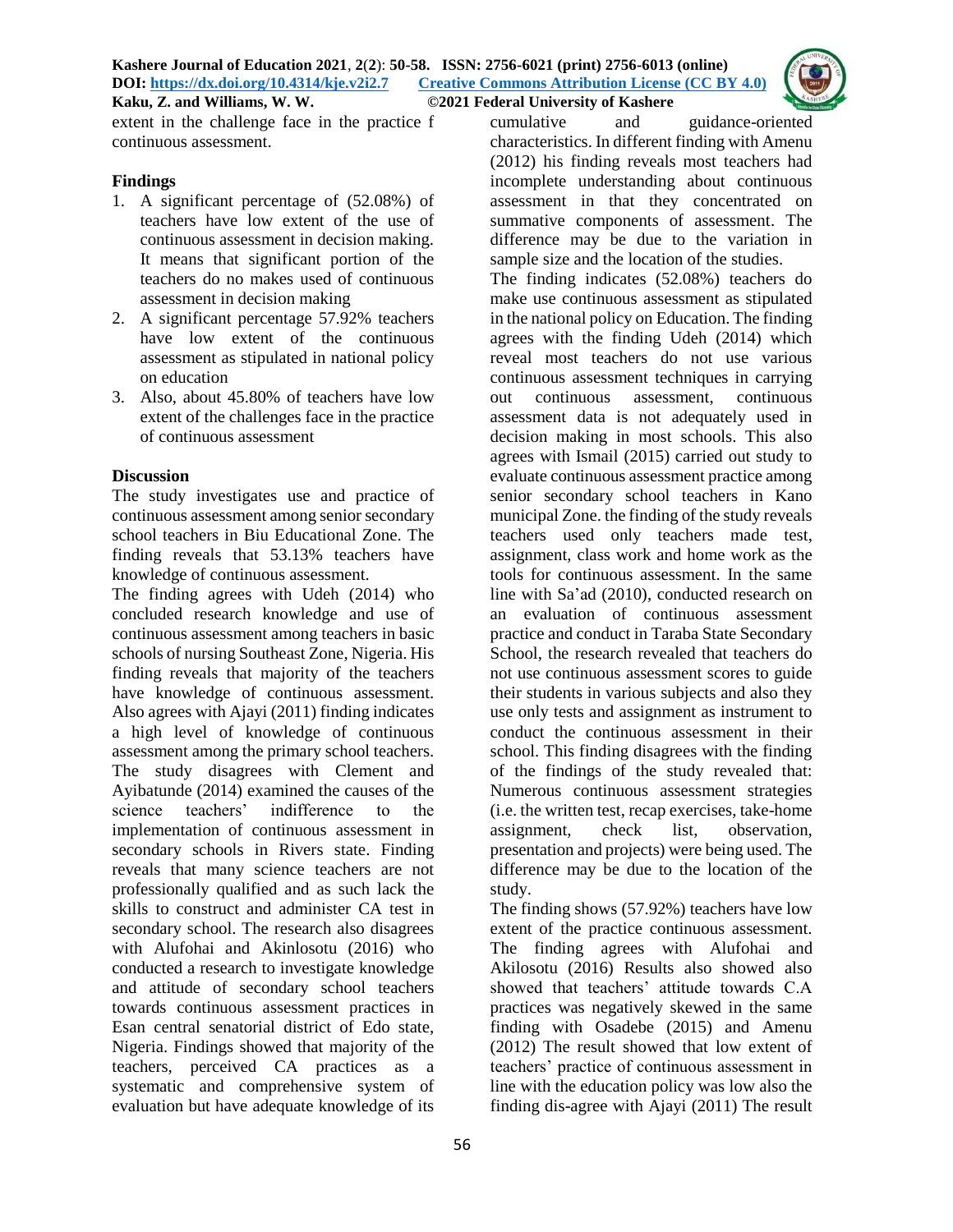

shows that the primary school teachers have a moderately high level of continuous assessment practice. This may be due to the location of the study.

### **Recommendation**

The study recommended the following:

- 1. Teachers in Biu Educational Zone should be trained on the use and practice of continuous assessment.
- 2. Government should also provide appropriate assessment guideline to help teachers on how to use continuous assessment as stipulated in the national policy on education
- 3. Principals and administrators should regularly supervise teachers on the use and practice of continuous assessment.

### **References**

- Adebowale, A. A., Sanni, L. O. and Awonorin, S. O. (2005). Effect of texture modifiers on the physicochemical and sensory properties of dried fufu. *Food Science Technology International*. 5: 373-382.
- (2017**).** Impact of [Soaking](http://pubs.sciepub.com/ajfst/5/5/8/index.html) Period and Drying [Temperature](http://pubs.sciepub.com/ajfst/5/5/8/index.html) on the Pasting Properties of Ogi [Produced](http://pubs.sciepub.com/ajfst/5/5/8/index.html) from Some Selected Maize [Varieties.](http://pubs.sciepub.com/ajfst/5/5/8/index.html) *[American](http://www.sciepub.com/journal/AJFST) Journal of Food Science and [Technology](http://www.sciepub.com/journal/AJFST)***.** [5\(5\)](http://www.sciepub.com/AJFST/content/5/5), 220-227
- Aeloye, T. & Alharndu J. E. (2005). Measurement and evaluation. Kano: Debis-co press and publishing company limited.
- Ajayi, T. O. (2011). *Measuring Continuous Assessment Literacy of Primary School Teachers in Ijebu Ode*. Department of Educational Foundations.
- Ajuonuma, J .0. (2007). *Implementation of Continuous Assessment in Nigerian Universities*. Unpublished thesis Presented to the Department of Education: University of Jos.
- Alufohai, P. J. & Akinlosotu, T. N. (2016). Knowledge and attitude of secondary school teachers towards Continuous

Assessment practices in Esan central senatorial District of Edo State. *Journal of Education and Practice www.iisie.org ISSN 2222-] 735 (Paper) ISSN 2222- 288X Online Vol.7, No.10*

- Anikweze, C. M. (2014). *Measurement and evaluation for teachers Education.*  Enugu: Devine press.
- Anikweze, C. M. (2009). *Simplified Approach to Educational Research. Onitsha:*  Shiloh Press Associates.
- Ayodele, A. F. & Marry, G. F. (2012). R*esearch Process in Education and Social Sciences.* Kaduna Mike-B Press & PubIicat10I Nig. Ltd.
- Carr, S., & Miller, S. (2016). Teaching and Learning: What is Evaluation? Why Evaluate? Retrieved online from: <http://www.meddent.uwa.edu.au/> on 26/06/2021.
- Clement, M. A., & Ayibatonye, J. E. (2014). Science teachers' and continuous assessment implementation in secondary schools: Competence and effects. IOSR Journal of Research & Method in Education, 4(4), 36-41.
- Federa1 Ministry of Education, (2013). *National Policy on Education*. 6th Education Lagos: NERDC Press
- Federal Republic of Nigeria (2014). *National policy on Education.* Abuja: NERDC Press
- Ismail, H. & Ali, A. (2015). Immunohistochemical Studies on the Endocrine Cells in the Thymus of the One-Humped-Camel (Camelus dromedarius). *Journal of Camel Practice and Research,* 22, 251-256. https://doi.org/10.5958/22778934.2015. 00041.7.
- Joshua, M. T. (2018). Globalization, multiculturalism and